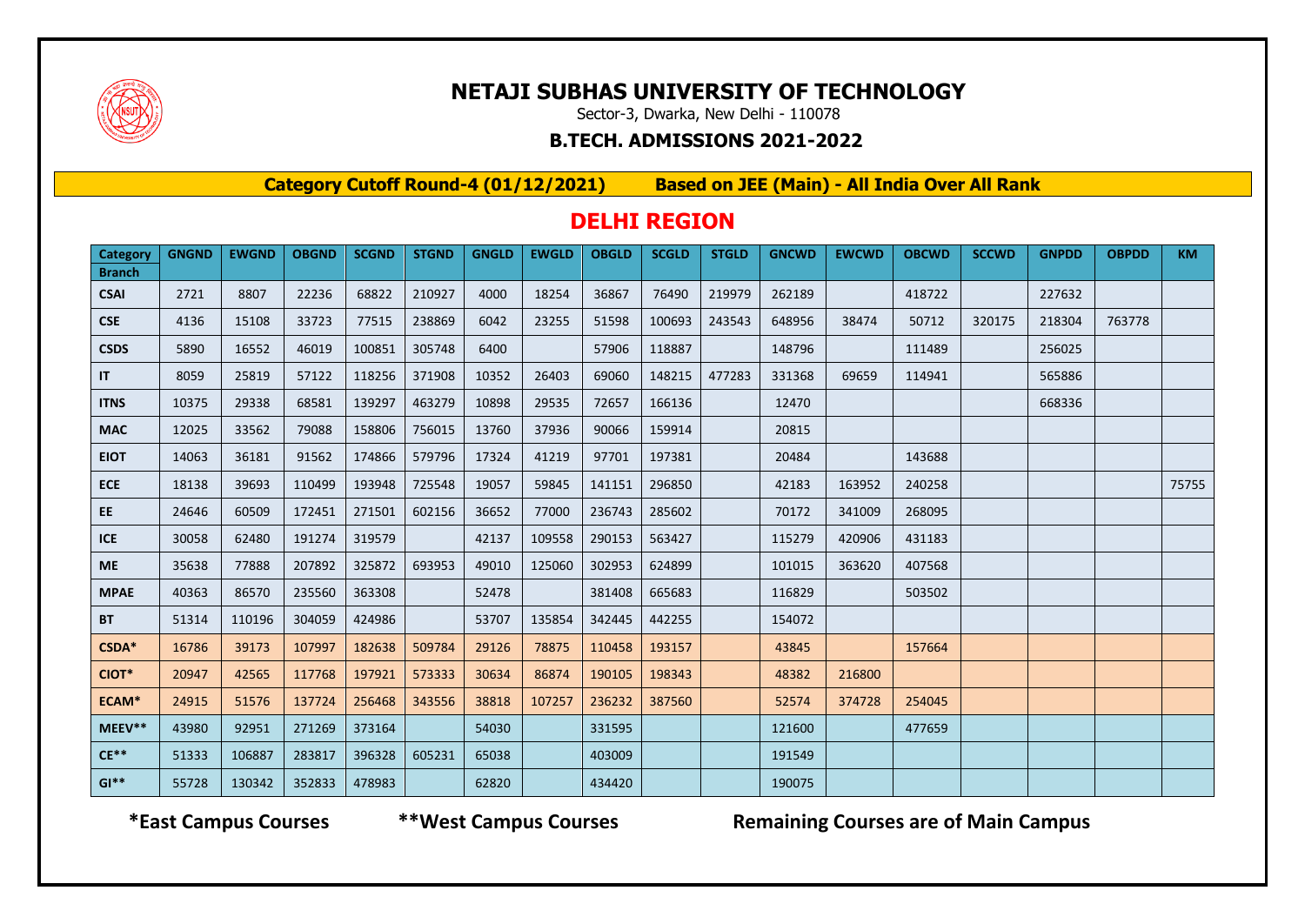

## **NETAJI SUBHAS UNIVERSITY OF TECHNOLOGY**

Sector-3, Dwarka, New Delhi - 110078

#### **B.TECH. ADMISSIONS 2021-2022**

**Category Cutoff Round-4 (01/12/2021) Based on JEE (Main) - All India Over All Rank**

### **OUTSIDE DELHI REGION**

| Category      | <b>GNGNO</b> | <b>EWGNO</b> | <b>OBGNO</b> | <b>SCGNO</b> | <b>STGNO</b> | <b>GNGLO</b> | <b>EWGLO</b> | <b>OBGLO</b> | <b>SCGLO</b> | <b>STGLO</b> | <b>GNCWO</b> | <b>EWCWO</b> | <b>OBCWO</b> | <b>SCCWO</b> | <b>GNPDO</b> | <b>OBPDO</b> | <b>EWPDO</b> |
|---------------|--------------|--------------|--------------|--------------|--------------|--------------|--------------|--------------|--------------|--------------|--------------|--------------|--------------|--------------|--------------|--------------|--------------|
| <b>Branch</b> |              |              |              |              |              |              |              |              |              |              |              |              |              |              |              |              |              |
| <b>CSAI</b>   | 1181         | 1558         | 6465         | 40507        | 29533        | 2050         |              | 7211         |              |              | 19884        |              |              |              |              |              |              |
| <b>CSE</b>    | 1488         | 2317         | 6978         | 44900        | 69831        | 2545         |              | 7225         | 55457        |              | 224474       | 12780        |              |              | 45362        | 91202        |              |
| <b>CSDS</b>   | 2003         | 3246         | 7046         | 48845        | 77491        |              |              |              |              |              |              |              |              |              |              |              |              |
| IT.           | 2338         | 5440         | 10579        | 56942        | 85493        | 3029         | 10675        |              |              |              |              |              | 21065        |              | 140745       |              |              |
| <b>ITNS</b>   | 3394         | 5699         | 10718        | 59514        | 125204       | 3412         |              |              |              |              |              |              |              |              |              |              |              |
| <b>MAC</b>    | 3798         | 7858         | 13673        | 61711        | 87188        | 4834         |              |              |              |              |              |              |              |              |              |              |              |
| <b>EIOT</b>   | 4614         | 8913         | 14992        | 57456        | 108669       |              | 13613        |              |              |              |              |              |              |              |              |              |              |
| <b>ECE</b>    | 5242         | 10047        | 17299        | 74948        | 132766       | 6345         |              | 23409        | 85629        |              |              |              |              |              | 161578       | 415903       | 607162       |
| EE.           | 7983         | 12296        | 19612        | 83438        | 173760       | 12044        |              | 24854        |              |              | 154525       |              | 39168        |              |              |              |              |
| <b>ICE</b>    | 9991         | 13067        | 25051        | 100122       | 165186       | 12978        | 26983        |              |              |              | 12961        |              |              |              | 446196       |              |              |
| <b>ME</b>     | 12090        | 12735        | 27264        | 103709       | 183489       |              |              | 49032        | 129154       |              |              |              | 39338        | 164764       | 462232       |              |              |
| <b>MPAE</b>   | 14500        | 19947        | 29752        | 104764       | 180857       |              |              |              |              | 294260       |              |              |              |              |              |              |              |
| <b>BT</b>     | 15939        | 17048        | 34386        | 105882       | 206347       |              |              | 46707        |              |              |              |              |              | 285424       |              |              |              |
| CSDA*         | 4384         | 9136         | 14930        | 67272        | 172720       | 5494         |              |              |              |              |              |              |              |              | 307287       |              |              |
| CIOT*         | 5144         | 10197        | 16959        | 51508        | 192311       | 6369         |              |              |              |              |              |              |              |              |              |              |              |
| ECAM*         | 6815         | 10480        | 22298        | 79827        | 160033       |              |              | 31084        | 106413       |              | 200304       | 36430        |              |              |              | 688566       |              |
| MEEV**        | 12235        | 14084        | 28759        | 111241       | 200071       |              |              |              |              | 270066       |              |              |              |              |              |              |              |
| $CE**$        | 13821        | 20333        | 30053        | 101576       |              | 17893        |              |              |              |              |              |              | 43671        |              |              |              |              |
| $GI**$        | 16928        |              | 35636        | 112127       | 214477       |              |              | 57419        |              |              |              |              |              |              |              |              |              |

**\*East Campus Courses \*\*West Campus Courses Remaining Courses are of Main Campus**